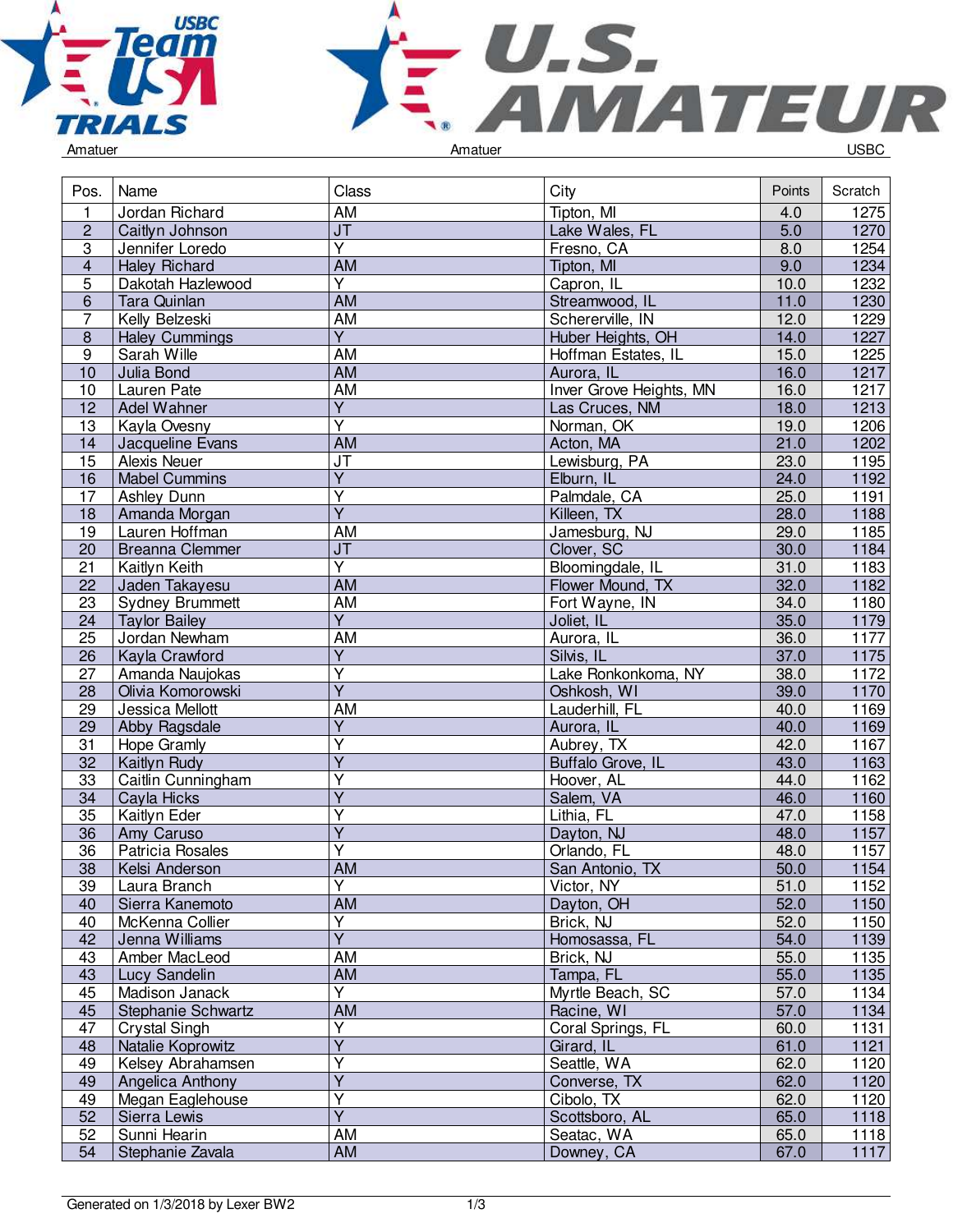



|  | Amatuer |
|--|---------|
|  |         |

| Pos.            | Name                    | Class                             | City                   | Points | Scratch |
|-----------------|-------------------------|-----------------------------------|------------------------|--------|---------|
| 55              | April McDonnell         | Ÿ                                 | Las Vegas, NV          | 68.0   | 1115    |
| 56              | <b>Gazmine Mason</b>    | <b>AM</b>                         | Cranston, RI           | 69.0   | 1114    |
| 57              | Cassidy Courey          | $\overline{Y}$                    | Brooklyn Center, MN    | 70.0   | $1111$  |
| 58              | <b>Taylor Bulthuis</b>  | $\overline{AM}$                   | Coral Springs, FL      | 71.0   | 1107    |
| 58              | Ashley Channell         | $\overline{\mathsf{Y}}$           | Morris Chapel, TN      | 71.0   | 1107    |
| 60              | Correen Lieber          | $\overline{AM}$                   | Issaquah, WA           | 73.0   | 1106    |
| 60              | Shawna Strause          | <b>AM</b>                         | Tucson, AZ             | 73.0   | 1106    |
| 62              | Saralyne Nassberg       | $\overline{Y}$                    | Modesto, CA            | 75.0   | 1105    |
| 63              | Sarah Klawitter         | AM                                | Evergreen Park, IL     | 77.0   | 1101    |
| 64              | Faith Welch             | $\overline{Y}$                    | Savannah, TN           | 78.0   | 1096    |
| 65              | Charly Boelter          | <b>AM</b>                         | Oshkosh, WI            | 79.0   | 1093    |
| 66              | Amelia Kiefer           | $\overline{Y}$                    | Jasper, IN             | 80.0   | 1090    |
| 67              | Adrianna Stacy          | $\overline{\mathsf{Y}}$           | Sebring, FL            | 81.0   | 1085    |
| 67              | Addie Herzberg          | $\overline{\mathsf{Y}}$           | Wichita, KS            | 81.0   | 1085    |
| 69              | Mikhela Bakle           | <b>AM</b>                         | Fort Walton Beach, FL  | 83.0   | 1084    |
| 70              | Alexandra Ross          | $\overline{\mathsf{Y}}$           | Greenwood, IN          | 84.0   | 1083    |
| $\overline{71}$ | Michelle Ng             | <b>AM</b>                         | New Orleans, LA        | 85.0   | 1081    |
| 71              | Sarah Voiers            | $\overline{Y}$                    | Chesterton, IN         | 85.0   | 1081    |
| $\overline{71}$ | Natalie Dutton          | $\overline{\mathsf{Y}}$           | Jenks, OK              | 85.0   | 1081    |
| 74              | <b>Holly Harris</b>     | AM                                | Wichita, KS            | 88.0   | 1076    |
| 75              | Madeleine McDuff        | AM                                | Katy, TX               | 89.0   | 1073    |
| 76              | Mackenzie Saulnier      | <b>AM</b>                         | Olathe, KS             | 90.0   | 1072    |
| 77              | Bryanna Leyen           | $\overline{Y}$                    | Perry Hall, MD         | 91.0   | 1069    |
| 78              | Jessica Aiezza          | $\overline{AM}$                   | Mechanicville, NY      | 92.0   | 1067    |
| 78              | Destiny Truly           | $\overline{Y}$                    | Brooklyn Park, MN      | 92.0   | 1067    |
| 80              | Samantha Gainor         | $\overline{Y}$                    | Chesterfield, MI       | 94.0   | 1066    |
| 81              | <b>Haley Carroll</b>    | $\overline{\mathsf{Y}}$           | Williamsville, NY      | 95.0   | 1064    |
| 82              | Saige Yamada            | $\overline{Y}$                    | Kaneohe, HI            | 96.0   | 1062    |
| 82              | Sarah Florence          | Υ                                 | Egg Harbor City, NJ    | 96.0   | 1062    |
| 84              | <b>Madison Bailey</b>   | $\overline{Y}$                    | Rocklin, CA            | 98.0   | 1059    |
| 84              | <b>Crystal Elliott</b>  | $\overline{\mathsf{J}\mathsf{T}}$ | Palm Bay, FL           | 98.0   | 1059    |
| 86              | <b>Tiffany Clark</b>    | <b>AM</b>                         | Huntsville, AL         | 100.0  | 1056    |
| 87              | <b>Brigitte Jacobs</b>  | $\overline{\mathsf{Y}}$           | Freeport, IL           | 101.0  | 1054    |
| 88              | Hannah Forton           | $\overline{\mathsf{Y}}$           | Macomb, MI             | 102.0  | 1049    |
| 89              | <b>Hayley Connelly</b>  | Ϋ                                 | Hazlet, NJ             | 103.0  | 1048    |
| 90              | Paige Beeney            | $\overline{Y}$                    | Salado, TX             | 104.0  | 1040    |
| 91              | <b>Caroline Thesier</b> | $\overline{\mathsf{Y}}$           | Mooresville, NC        | 105.0  | 1038    |
| 92              | Isabelle Lee            | AM                                | New Orleans, LA        | 106.0  | 1037    |
| 93              | Nikki Mendez            | Y                                 | Homer Glen, IL         | 107.0  | 1036    |
| 94              | <b>Tacey Ballen</b>     | $\overline{\mathsf{Y}}$           | Centerville, OH        | 108.0  | 1034    |
| 95              | Lexi Kile               | Ÿ                                 | Bartow, FL             | 110.0  | 1031    |
| 96              | Madysen Keller          | <b>AM</b>                         | Indian Trail, NC       | 111.0  | 1028    |
| 96              | Anastasia Hurley        | Y                                 | Peoria, AZ             | 111.0  | 1028    |
| 98              | Ashlyn Herzberg         | <b>AM</b>                         | Wichita, KS            | 113.0  | 1027    |
| 99              | <b>Taylor Russell</b>   | Y                                 | Saltillo, MS           | 114.0  | 1022    |
| 99              | Brianna Erdmann         | $\overline{\mathsf{Y}}$           | Menasha, WI            | 114.0  | 1022    |
| 101             | Alyssa Balicki          | AM                                | Hazleton, PA           | 116.0  | 1021    |
| 102             | Nicole Williams         | AM                                | New Orleans, LA        | 117.0  | 1018    |
| 103             | Tierra Gulum            | Υ                                 | New Orleans, LA        | 118.0  | 1013    |
| 104             | Rachael Berg            | Y                                 | Surprise, AZ           | 119.0  | 1006    |
| 105             | Leah Glazer             | Ÿ                                 | Henderson, NV          | 120.0  | 1003    |
| 106             | Sara Snyder             | $\overline{\mathsf{Y}}$           | Depew, NY              | 121.0  | 1002    |
| 107             | Allison Woodhouse       | Y                                 | Upper Saddle River, NJ | 122.0  | 1001    |
| 108             | Samantha DeLong         | $\overline{\mathsf{Y}}$           | Middleburg, PA         | 123.0  | 999     |